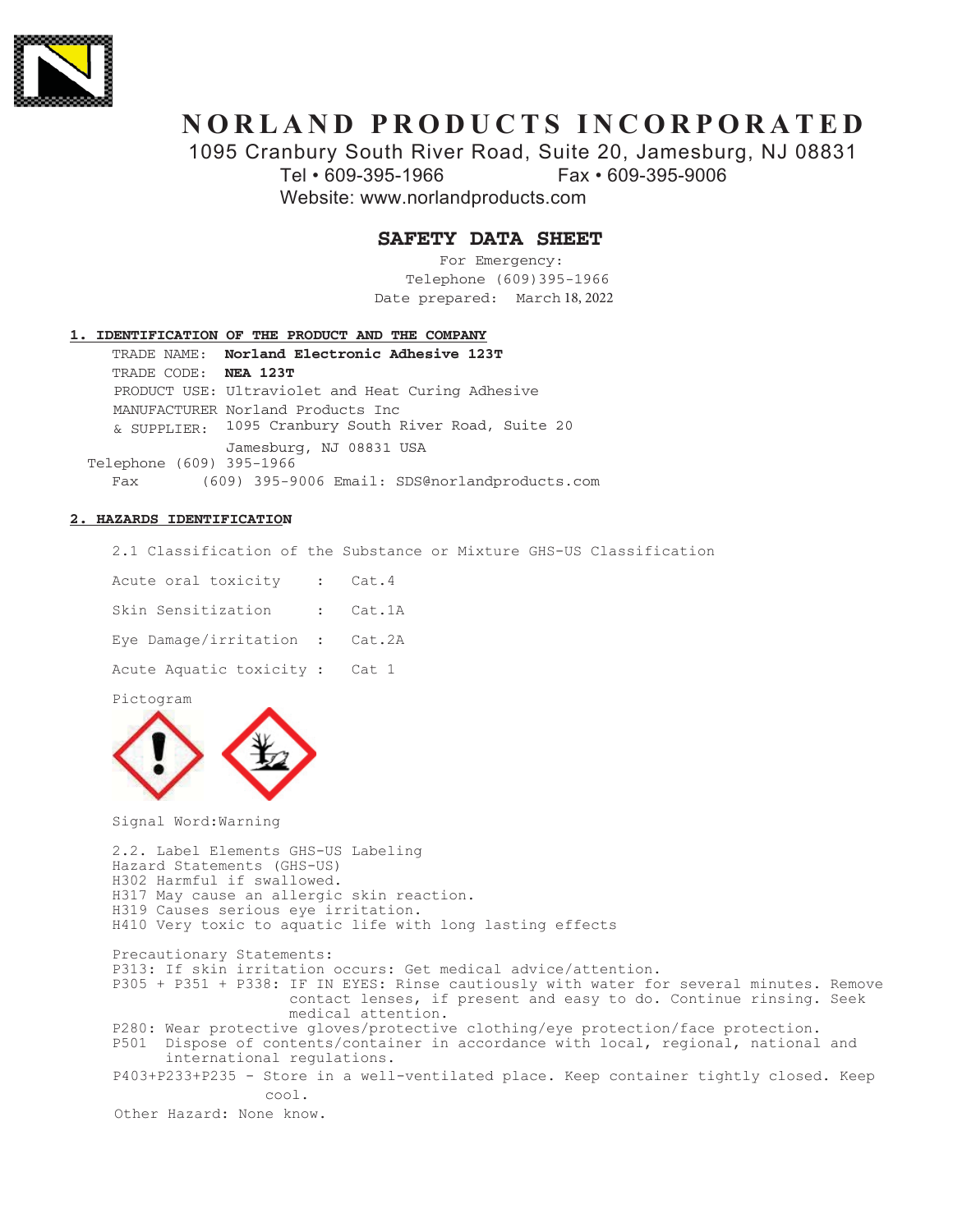## 3. COMPOSITION/INFORMATION ON INGREDIENTS

Chemical nature: Urethane related resin based formulation.

| Composition :                  | Cas#            | Content                |            |       | GHS-US Classification - Same for all chemicals. |
|--------------------------------|-----------------|------------------------|------------|-------|-------------------------------------------------|
| Mercapto Esters                | Trade Secret    | $30 - 55$              | H302       | Cat.4 | <b>Acute Oral Toxicity</b>                      |
| Mercapto Ester Trade Secret    |                 | $35 - 60$ <sup>8</sup> |            |       | H317 Cat.3 Sensitization, Skin                  |
| Tetrahydrofurfuryl             |                 |                        |            |       | H319 Cat.2A Eye Damage/irritation               |
| Methacrylate                   | $2455 - 24 - 5$ | $5 - 15%$              | H410 Cat 1 |       | Acute aguatic toxicity                          |
| Silane, trimethoxy- 92797-60-9 |                 | $1 - 10%$              |            |       |                                                 |
| octyl                          |                 |                        |            |       |                                                 |
| Benzophenone                   | $119 - 61 - 9$  | $.1 - 3%$              |            |       |                                                 |

## 4. FIRST AID MEASURES First Aiders should wear gloves/protective clothing, eye/face protection

| In case of inhalation:      | If tightness in the chest, irritation or coughing<br>occurs, remove to fresh air. Get medical attention if<br>symptoms persist.                                                                                      |
|-----------------------------|----------------------------------------------------------------------------------------------------------------------------------------------------------------------------------------------------------------------|
| In case of splashes in eye: | If the material gets in the eyes, immediately wash the<br>eyes with copious amounts of water, occasionally lifting<br>the lower and upper eyelids. Continue for 15 minutes and<br>get medical attention immediately. |
| In case of skin contact:    | If the material gets on the skin, immediately wash<br>the area with soap and water and flush with water.<br>If irritation develops, get medical attention.                                                           |
|                             | In case of clothing spattering: Discard or wash contaminated clothing before reuse.                                                                                                                                  |
| In case of ingestion:       | If the material has been swallowed, dilute with milk<br>or water if the victim is alert. See doctor as soon as                                                                                                       |

possible.<br>**First Aiders** should wear gloves/protective clothing, eye/face protection if there is a potential for exposure to liquid product.

## 5. FIRE-FIGHTING MEASURES

| Extinguishing Media recommended:                     | Carbon Dioxide, foam, dry chemical.                                                   |
|------------------------------------------------------|---------------------------------------------------------------------------------------|
| Extinguishing Media inadvisable:<br>Special Hazards: | Water. Jets of water from fire hose.<br>None.                                         |
| Hazardous decomposition/                             |                                                                                       |
| combustion products:                                 | Could generate carbon monoxide, carbon dioxide<br>sulfur dioxide or hydrogen sulfide. |
| Special protective equipment:                        | A self-contained breathing apparatus.                                                 |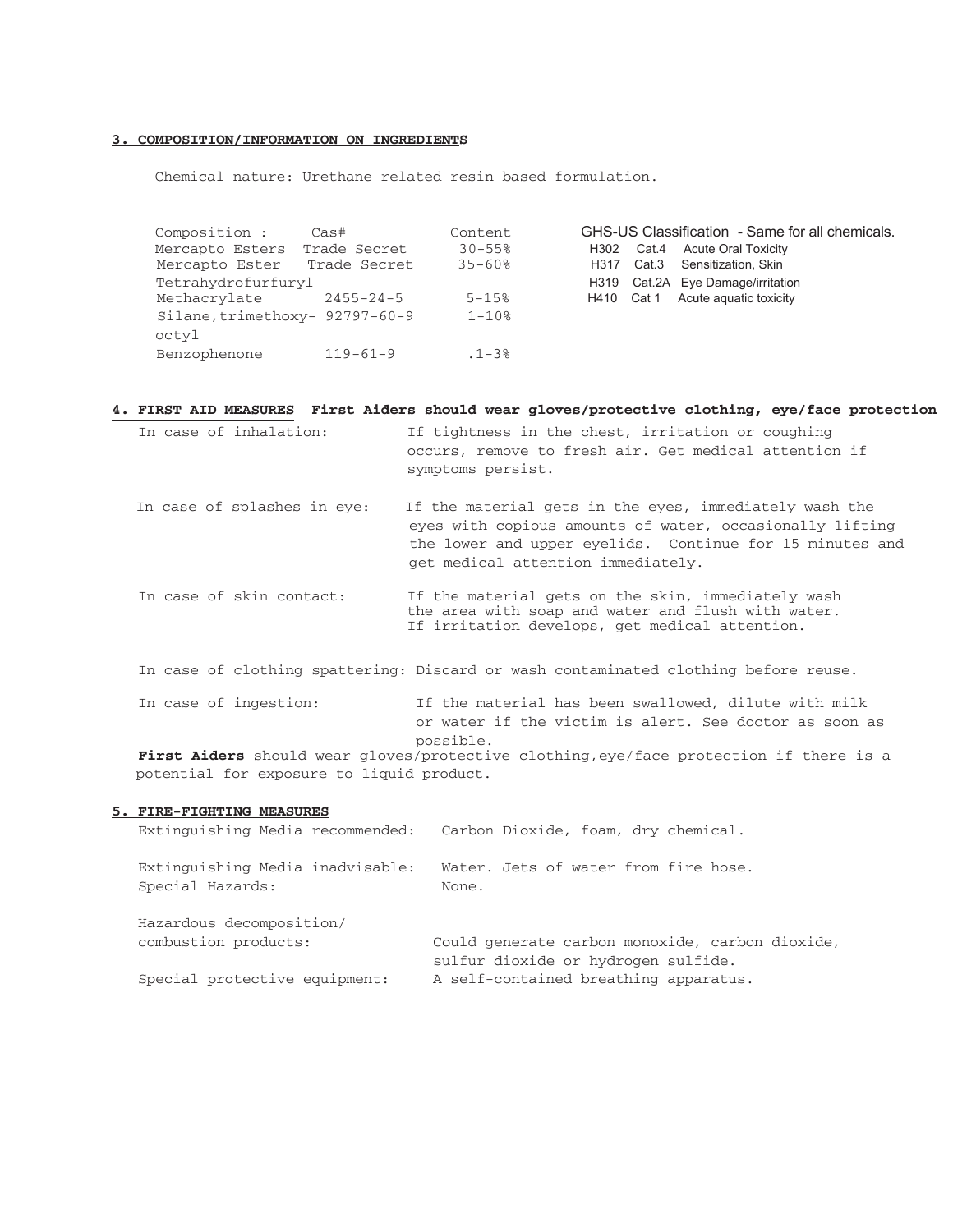#### **6. ACCIDENTAL RELEASE MEASURES**

Measures for personal safety:

 GLOVES: Use gloves made from an impervious material, e.g. nitrile, butyl or latex rubber. Latex rubber may soften and become pervious if also exposed to organic solvents. RESPIRATOR: Not required under normal operating conditions. Respiratory protection may be needed in unusual circumstances where significant exposure to fumes or mists can occur. A NIOSH approved air purifying respirator with an organic vapor cartridge would then be recommended. Use must comply with OSHA (29 CFR 1910.134) and other regulatory standards.

EYE: Wear safety glasses.

FOOTWEAR: Impervious shoes, e.g. leather, not cloth or sandals.

#### Ventilation Requirements:

 A fume hood is not generally required. The room should have adequate ventilation to avoid potential for concentration of mist or vapors.

#### Environmental measures:

 Stop the product from entering the drainage system and the natural environment. Limit leakage with earth.

Cleaning methods:

 Recovery: Absorb material with paper towel or other absorbent. Place in container for disposal. If possible, expose absorbed resin to UV light or sunlight to solidify the resin.

 Cleaning/decontamination: Clean up with soap and water. Elimination: Eliminate according to local and national regulations.

## **7. HANDLING AND STORAGE**

Handling:

 Technical measures: Do not reuse container. This product is for industrial use only. Practice good housekeeping and vigorous personal hygiene to minimize contact with material.

Precautions to take: Avoid contact with skin and eyes. Storage: Store at 5°C to 25°C. Keep away from sunlight.

#### **8: EXPOSURE CONTROL/PERSONAL PROTECTION**

| Precautionary Measure:         | None.                                                 |
|--------------------------------|-------------------------------------------------------|
| Exposure limits:               | None.                                                 |
| Protective personal equipment: |                                                       |
|                                | Respiratory protection: Not needed with normal use.   |
| Protection for hands:          | Use gloves made from an impervious material, e.g.     |
|                                | nitrile, butyl or latex rubber. Latex rubber may      |
|                                | soften and become pervious if also exposed to organic |
|                                | solvents.                                             |
| Eye Protection:                | Wear safety glasses.                                  |
| Protection from skin:          | Wear clothing that provides protection to skin.       |
|                                |                                                       |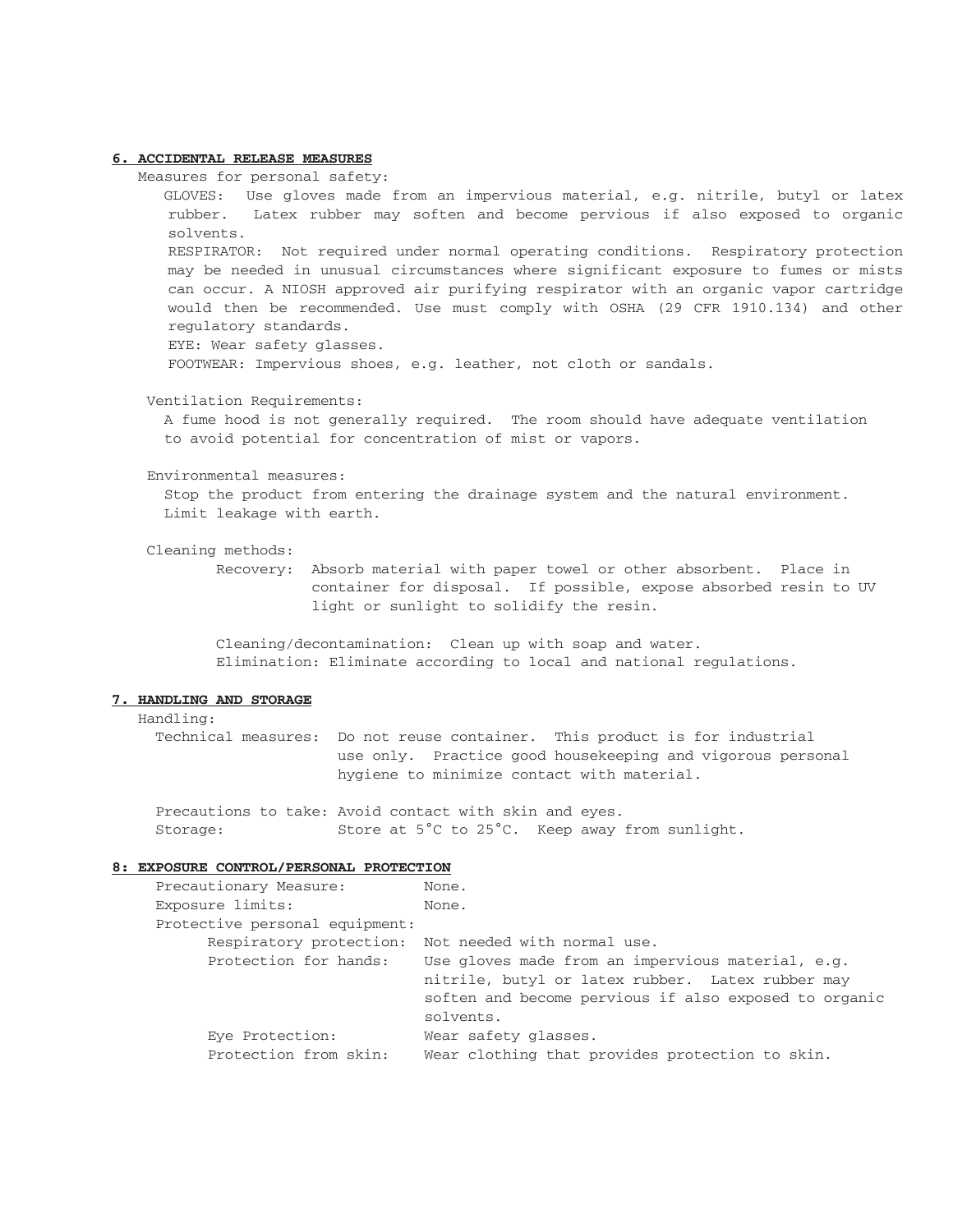## **9: PHYSICAL AND CHEMICAL PROPERTIES**

| Appearance:                |                            |
|----------------------------|----------------------------|
| Color:                     | Tranlucent paste           |
| Odor:                      | Slight sulfur odor         |
| pH:                        | No data available          |
| Melting point:             | No data available          |
| Boiling point:             | No data available          |
| Decomposition temperature: | $>300^{\circ}$ C           |
| Flash point:               | $175^{\circ}$ C            |
| Auto ignition temperature: | No data available          |
| Explosive properties:      | None                       |
| Oxidizing properties:      | None                       |
| Vapor pressure:            | $< 0.1$ a 20 °C            |
| Density:                   | >1                         |
| Solubility/Miscibility:    |                            |
| Solubility in water        | Not miscible               |
| Viscosity:                 | 300,000-400,000 cps @ 25°C |
|                            |                            |

#### **10: STABILITY AND REACTIVITY**

Conditions to avoid: Keep away from UV and sunlight. Temperatures above 65°C may cause exothermic nonhazardous polymerization.

Substances to avoid: None Hazardous decomposition products: None

## **11: TOXICOLOGICAL INFORMATION**

| Acute toxicity:        |                                                                            |
|------------------------|----------------------------------------------------------------------------|
| Ingestion:             | LD50 Oral (Rat): 1,000-2000 mg/kg.                                         |
|                        | Method: OECD Test Guidelines 423                                           |
| Inhalation:            | $L C50$ (Rat): >3.6v mg/1                                                  |
|                        | Method: OECD Test Guidelines 403                                           |
| Local effects:         |                                                                            |
| On skin:               | slight irritating to skin.                                                 |
| On eyes:               | irritating to eves.                                                        |
|                        | Long term toxicity: Skin contact: May cause sensitization by skin contact. |
| Reproductive toxicity: | No data available.                                                         |

## **12: ECOLOGICAL INFORMATION**

| Toxicity to fish:          | LC50 (oncorhynchus mykiss(rainbow trout): $0.42$ mg/l |
|----------------------------|-------------------------------------------------------|
|                            | Method: OECD Test Guidelines 203                      |
| Toxicity to daphnia &other | $EC50$ (Daphnia magna (water flea)) $0.35mg/L$        |
| Mobility:                  | Cured adhesives are immobile.                         |
| General ecological:        | Do not empty liquid into drains or ground water.      |

## **13: DISPOSAL CONSIDERATION**

 Disposal Methods for product and waste: Send to authorized disposal plants or for incineration under controlled conditions. Disposal methods for contaminated packaging: Do not reuse package. Send to authorized disposal plants or for incineration under controlled conditions.

You should comply with the local and national regulations in force when disposing.